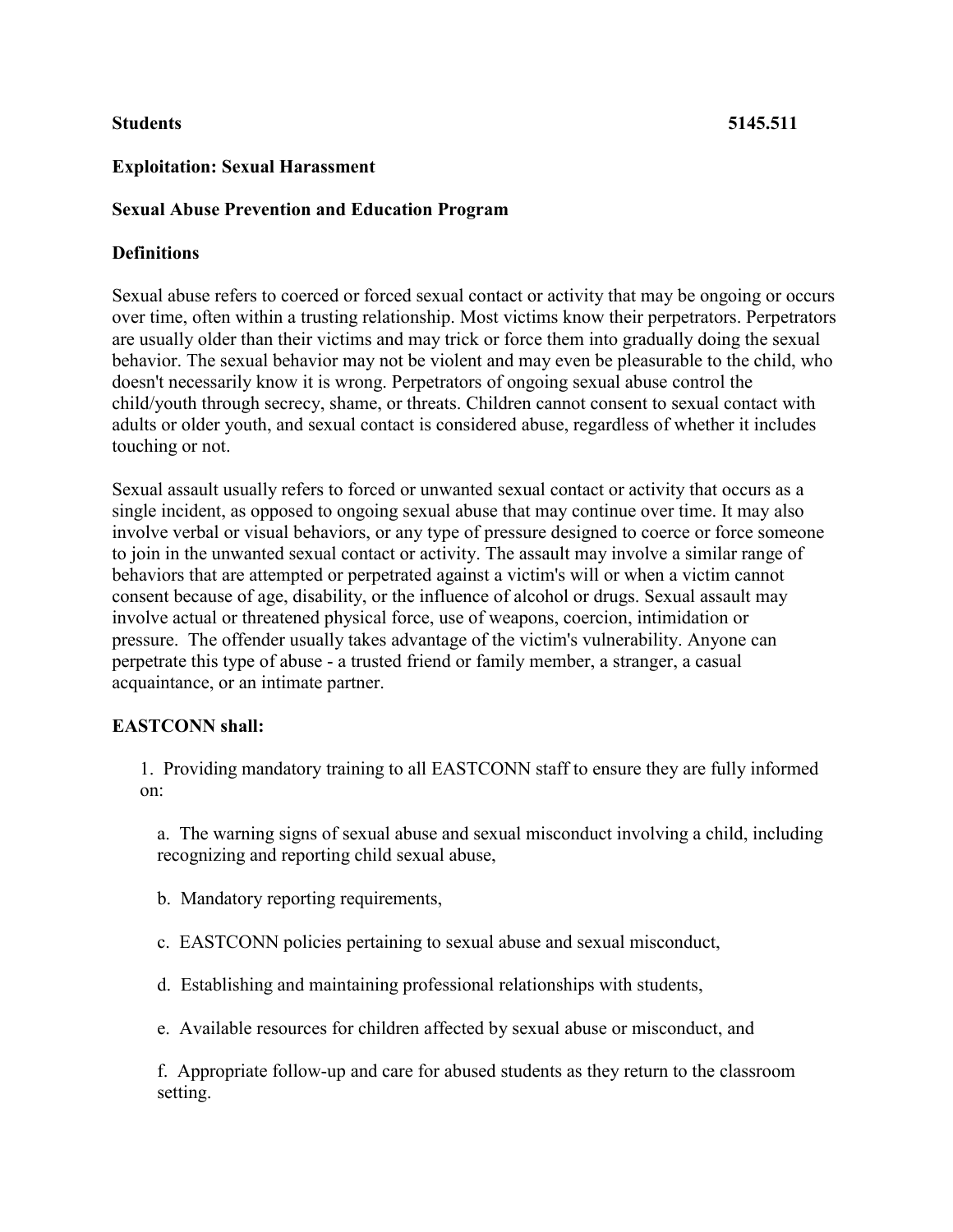2. Providing students age-appropriate educational materials designed for children in grades kindergarten to twelve, inclusive, regarding child sexual abuse and assault awareness and prevention that may include, but not be limited to:

a. The skills to recognize:

- i. Child sexual abuse and assault,
- ii. Boundary violations and unwanted forms of touching and contact, and
- iii. Ways offenders groom or desensitize victims.

b. Strategies to promote disclosure, reduce self-blame and mobilize bystanders.

c. Actions that child victims of sexual abuse and assault may take to obtain assistance.

d. Intervention and counseling options for child victims of sexual abuse and assault.

e. Access to educational resources to enable child victims of sexual abuse and assault to succeed in school.

f. Uniform procedures for reporting instances of child sexual abuse and assault to school staff members.

# *[Note: Above items a, b, c, d, e, and f are required per P.A. 14-196.]*

A student shall be excused from participating in the sexual abuse, assault awareness and prevention program offered within the school, in its entirety or any part thereof, upon receipt by the Principal or his/her designee, of a written request from the student's parent/guardian.

Any student exempted from the sexual abuse and assault awareness and prevention program shall be provided, during the period of time in which the student would otherwise be participating in such program, an opportunity for other study or academic work.

#### **Reporting Child Sexual Abuse and Assault**

Students shall be encouraged to disclose abuse to a trusted adult member of the staff, including, but not limited to, teachers, administrators, nurses, coaches, and counselors. Child abuse reporting procedures will be followed for all acts of violence and sexual abuse against children as delineated in policy #5141.4, "Reporting of Suspected Child Abuse," and its accompanying regulations.

Connecticut General Statutes [§17a-](http://www.cga.ct.gov/2011/pub/Title17a.htm)101, as amended, requires all school employees including the Executive Director of EASTCONN, school teachers, substitute teachers, administrators, school guidance counselors, school paraprofessionals, licensed nurses, physicians, psychologists, social workers, coaches of intramural or interscholastic athletics, or any other person, who in the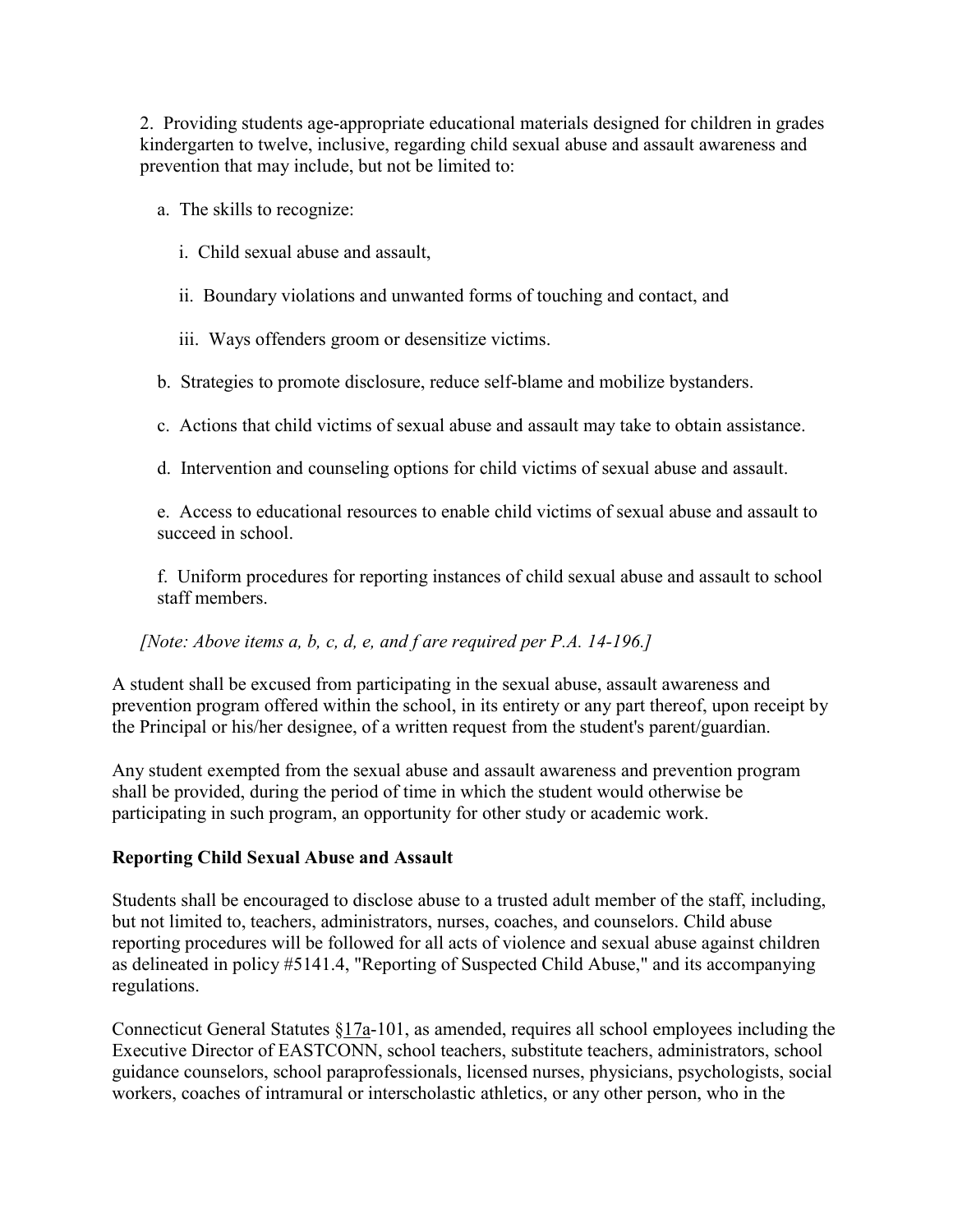performance of his/her duties, has regular contact with students and who provides services to EASTCONN students, who have reasonable cause to suspect or believe that a child has been abused, neglected, or placed in imminent risk of serious harm to report such abuse and/or neglect in compliance with applicable state statutes.

An oral report by telephone or in person shall be made as soon as possible but no later than 12 hours to the Commissioner of Children and Families and to the Executive Director of EASTCONN or his/her designee followed within 48 hours by a written report to the Department of Children and Families.

Reporting suspected abuse and/or neglect of children, in addition to the requirements pertaining to staff training, record keeping and dissemination of this policy, shall be in accordance with the procedures established and set forth in the Administrative Regulation #5151.4.

(cf. [5131.911](http://z2policy.cabe.org/cabe/DocViewer.jsp?docid=281&z2collection=core#JD_5131.911) - Bullying)

(cf. [5141.4](http://z2policy.cabe.org/cabe/DocViewer.jsp?docid=302&z2collection=core#JD_5141.4) - Reporting of Suspected Child Abuse)

(cf. [5145.5](http://z2policy.cabe.org/cabe/DocViewer.jsp?docid=338&z2collection=core#JD_5145.5) - Sexual Harassment)

Legal Reference: Connecticut General Statutes

[17a-](http://www.cga.ct.gov/2011/pub/Title17a.htm)101q Statewide sexual abuse and assault awareness and prevention program (as amended by Section 415 of the June 2015 Special Session Public Act 15-5)

Policy adopted: November 26, 2019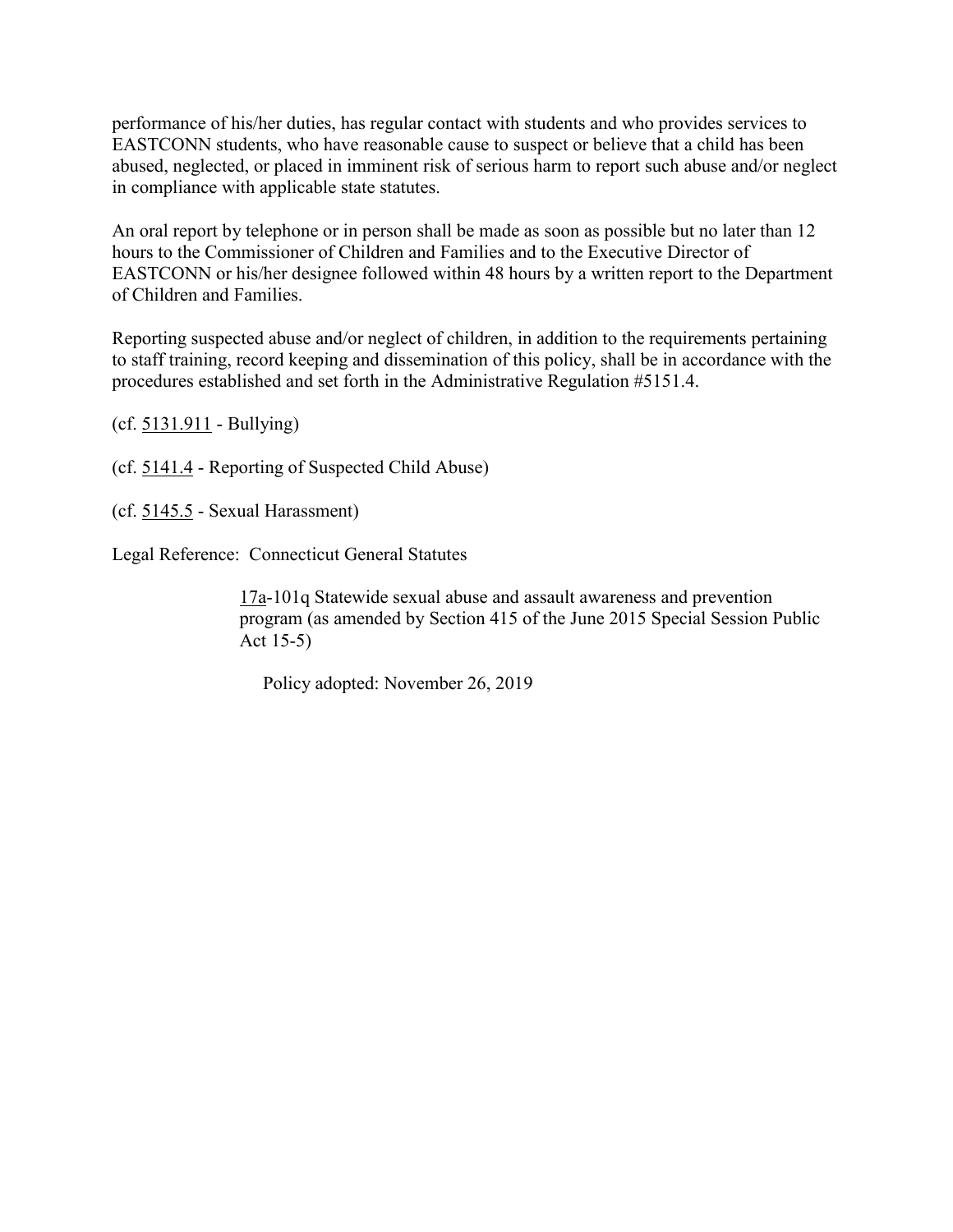**\_\_\_\_\_\_\_\_\_\_\_\_\_\_\_Public Schools**

**\_\_\_\_\_\_\_\_\_\_\_\_\_, Connecticut**

# **Sexual Abuse Prevention and Education Program**

# **Student Program Opt-Out Form**

Connecticut Law, Public Act 14-196, mandates that schools provide age-appropriate sexual abuse and assault awareness and prevention education in Kindergarten through Grade 12. EASTCONN will be utilizing instructional modules and developmentally appropriate educational material in each school and in all grades.

The age-appropriate materials for students may include skills in recognizing child sexual abuse and assault, boundary violations and unwanted forms of touching and contact, and ways offenders groom or desensitize victims and strategies to promote disclosure, reduce self-blame and mobilize bystanders.

In addition, the instructions will include actions child victims may take to get help, intervention and counseling options for child victims, access to educational resources to help child victims succeed in school and uniform procedures for reporting instances for child sexual abuse and assault to school staff.

The law allows students to opt-out of the awareness program or any part of it if the student's parent or guardian so notifies EASTCONN in writing.

Please sign this form **ONLY** if you **DO NOT** want your child to participate in this program.

Child's Name:

Child's Grade: \_\_\_\_\_\_\_\_\_\_\_\_\_\_\_\_\_\_ Child's Teacher:

 $\mathcal{L}_\text{max}$  and  $\mathcal{L}_\text{max}$  and  $\mathcal{L}_\text{max}$  and  $\mathcal{L}_\text{max}$ 

**I DO NOT** want my child, named above, to participate in the sexual abuse awareness and prevention program that will be conducted by Agency.

Parent/Guardian Name (Please Print): \_\_\_\_\_\_\_\_\_\_\_\_\_\_\_\_\_\_\_\_\_\_\_\_\_\_\_\_\_\_\_\_\_\_\_\_

| Parent/Guardian Signature: |  |
|----------------------------|--|
|----------------------------|--|

Date:

This form must be received at school by \_\_\_\_\_\_\_\_\_\_\_\_\_\_\_\_\_\_\_\_\_\_\_\_\_\_\_\_\_\_\_\_\_\_